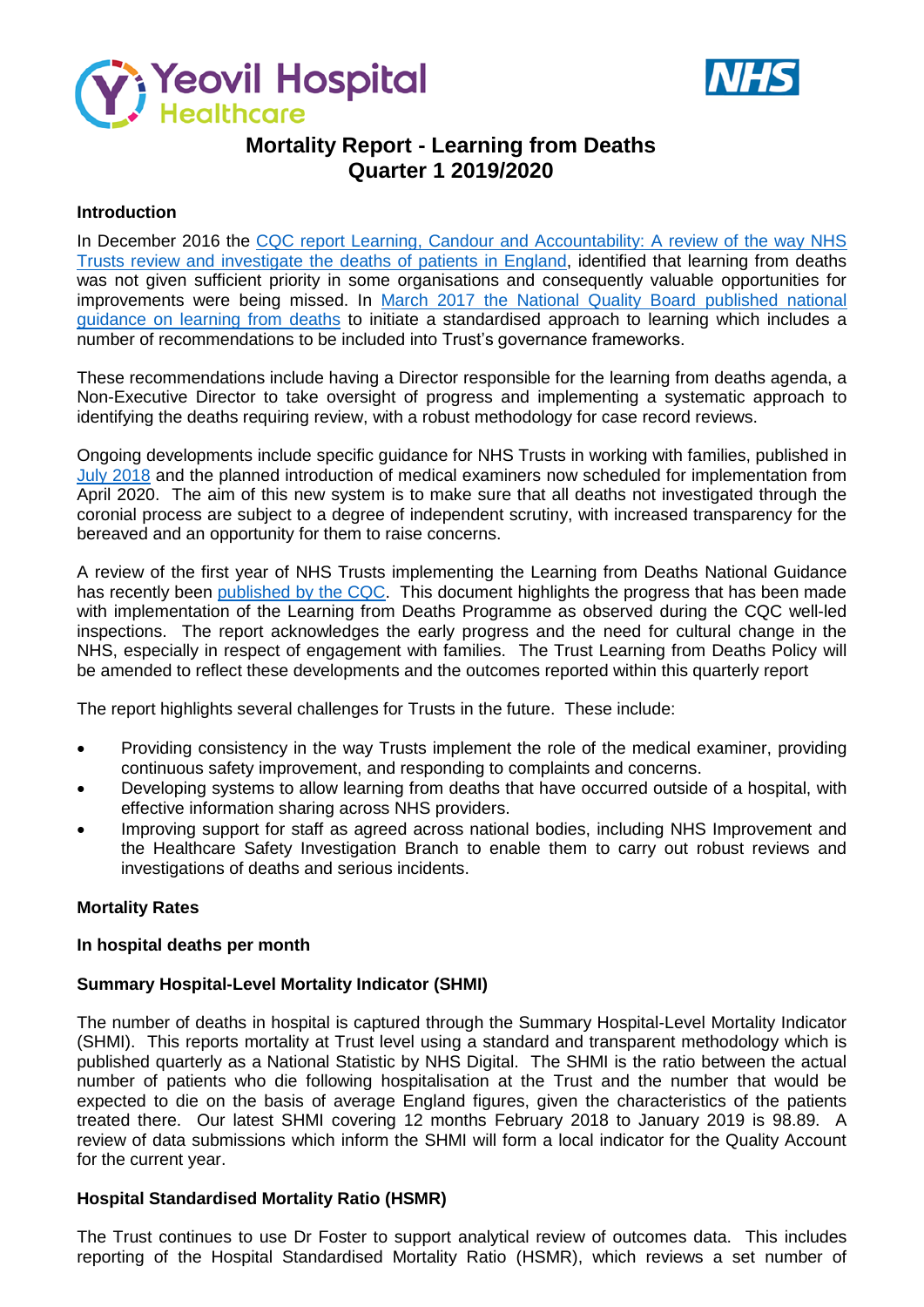indicators to inform understanding of quality and improvements in clinical care. The Trust HSMR is reported at 86.0, rolling year as at March 2019, which is in the expected range against national benchmarks. This position has improved significantly over the last year.

The latest report from Dr Foster with a data set from March 2018 to February 2019 highlights the Trust's position with both HSMR and SHMI being statistically significantly low. In terms of the weekday/weekend split the Trust is similar to the national position for week day and as expected on weekends. The South West region has a statistically higher mortality rate during weekends with the Trust being slightly better than the rest of the area.

We continue to have a high recorded palliative care rate across the local peer group. This reflects the Trust's visible and engaged Palliative Care Team who are seeing approximately 100 patients per month. A higher number of patients coded as receiving palliative care contribute to our significantly improved HSMR, as does effective coding of all patient diagnoses.

As patients with a palliative care code are removed from the cohort analysed within the HSMR data set we have audited a sample of patients to ensure those who have been reviewed by the palliative care team are categorised appropriately. This review, along with the low SHMI (data which does not exclude this cohort of patients) has reassured us that our current position is a true reflection and that there is no underlying problem masked by our higher than average palliative care coding.

The Dr Foster data also shows that we continue to maintain a high level of reporting of significant comorbidities. Effective recording of comorbidities positively affects our HSMR as this figure is calculated by comparing the number of expected deaths with the actual number of deaths. Patients with more comorbidities are by definition in a higher risk group for anticipated death.

There were no new Cusum alerts in this quarter. Cusum is short for cumulative sum and an alert occurs when the number of deaths, readmissions or activity within the Trust in a cohort of patients with the same coded condition, (taking account of their comorbidities) is higher than anticipated.

### **Learning from Deaths**

The Structured Judgement Review Tool from the Royal College of Physicians has been adopted throughout the Trust to ensure that formal mortality reviews are undertaken and that this data is available to inform improvements in care and reporting to the Board. The newly published toolkit has valuable information which will enhance the existing process for future mortality reviews.

The Mortality Review Group continues to meet monthly to review a percentage of records where the patient has died within the hospital. We no longer use the Copelands Risk Adjusted Barometer (CRAB) to define the risk of mortality within certain groups of patients and highlight patients with triggers for review. In future these patients requiring a full review will be identified through an initial assessment process at the time of completing the formal death certification. The Medical Examiner role will assist with this process at the time when advice on the cause of death and consideration of referral to the Coroner's Office may be required. This will ensure that all patients where there is a suspicion of a problem with care or management will be prioritised for a detailed mortality review to identify any concerns and to ensure learning for improvement.

Our intention is that the initial assessment findings along with the current palliative care reviews will be incorporated into the current database for ease of reporting and avoidance of duplication. More importantly this will ensure that we identify and act on any issues within this cohort of patients.

Cases will continue to be reviewed via speciality Morbidity and Mortality meetings with presentation of findings at local Clinical Governance Meetings which will in turn inform improvements in care delivery. These monthly meetings have a set agenda with the outcomes reported back through the Clinical Governance Team. It is anticipated that the Mortality Review Group's role will continue to evolve into one of monitoring and defining the final judgement from the mortality review data submitted at specialty level as well as continuing to review patients where a second level review is indicated.

The Mortality Review Group has identified one death in Quarter 1 where concerns are thought to have contributed to the outcome for the patients. This case will be reviewed as part of the Serious Incident Review process which will determine the action to be taken.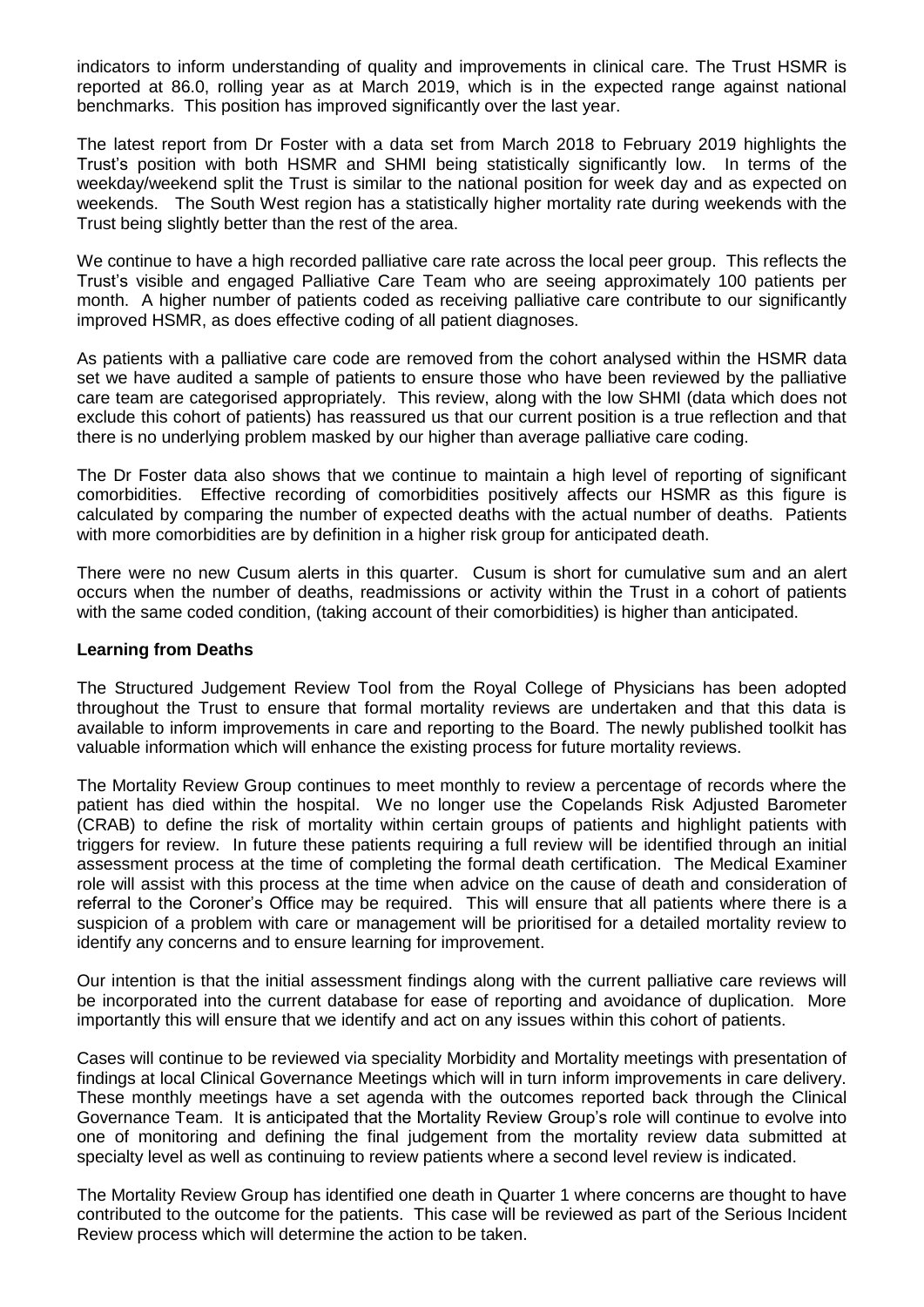This table provides the number of deaths in month against the number reviewed and where concerns have been identified. Please note there is a delay in accurate reporting of in-quarter reviews due to the time frames of external surveillance data from Dr Foster and the mortality review process.. This table will be updated quarterly.

| 2017/18                                                                                   |          |             |                |                    |                | 2018/19     |                |                         |                |                  |                |                    |             |                |                          |                    |             |                |                |                                | 2019/20      |                |                |              |
|-------------------------------------------------------------------------------------------|----------|-------------|----------------|--------------------|----------------|-------------|----------------|-------------------------|----------------|------------------|----------------|--------------------|-------------|----------------|--------------------------|--------------------|-------------|----------------|----------------|--------------------------------|--------------|----------------|----------------|--------------|
|                                                                                           | Jan      | Feb         | <b>Mar</b>     | Q4<br><b>Total</b> | April          | <b>May</b>  | June           | Q <sub>1</sub><br>Total | Jul            | Aug              | <b>Sep</b>     | Q2<br><b>Total</b> | Oct         | <b>Nov</b>     | <b>Dec</b>               | Q3<br><b>Total</b> | Jan         | Feb            | <b>Marc</b>    | Q <sub>4</sub><br><b>Total</b> | <b>April</b> | <b>May</b>     | June           | Q1<br>Total  |
| <b>Total deaths</b><br>in the Trust<br>(including ED<br>deaths)                           | 89       | 94          | 95             | 278                | 68             | 62          | 51             | 181                     | 51             | 67               | 64             | 182                | 41          | 43             | 82                       | 166                | 88          | 88             | 49             | 225                            | 58           | 66             | 70             | 194          |
| <b>Number</b><br>subject to a<br>mortality<br>review                                      | 11       | 12          | 20             | 43                 | 17             | 15          | 19             | 51                      | 16             | 15               | 31             | 62                 | 12          | 17             | 18                       | 47                 | 20          | 12             | 8              | 40                             | 12           | $\overline{7}$ | 9              | 28           |
| <b>Number</b><br>investigated<br>under the<br>serious<br>incident<br>framework            | $\Omega$ | $\mathbf 0$ | $\overline{0}$ | $\bf{0}$           |                | $\mathbf 0$ | $\overline{0}$ | $\mathbf 1$             | $\overline{2}$ | $\overline{2}$   | $\mathbf 0$    | 4                  | $\mathbf 0$ | $\overline{0}$ | $\overline{\phantom{a}}$ | $\mathbf 1$        | $\mathbf 0$ | $\overline{0}$ | $\mathbf 0$    | $\mathbf 0$                    | $\Omega$     | $\mathbf 0$    | $\mathbf 0$    | $\mathbf 0$  |
| <b>Number of</b><br>learning<br>disability<br>deaths                                      | 1        | $\mathbf 0$ | $\mathbf{1}$   | $\overline{2}$     | $\overline{0}$ | -4          | $\overline{0}$ | $\mathbf 1$             | $\overline{0}$ | $\overline{0}$   | $\overline{0}$ | $\bf{0}$           | 1           | $\overline{0}$ | $\overline{0}$           | 1                  | $\Omega$    | $\overline{0}$ | $\overline{0}$ | $\mathbf{0}$                   | $\mathbf 0$  | $\mathbf 0$    | $\overline{0}$ | $\mathbf{0}$ |
| <b>Number of</b><br>bereavement<br>concerns                                               | 2        | $\Omega$    | 3              | 5                  | 3              | 3           | $\overline{2}$ | 8                       | $\overline{2}$ | $\mathbf 0$      | $\Omega$       | $\overline{2}$     |             | $\overline{2}$ | $\mathbf 0$              | $\mathbf{3}$       | 3           | 3              | $\overline{2}$ | 8                              |              | 1              | -1             | $\mathbf{3}$ |
| <b>Number</b><br>thought more<br>likely than<br>not to be due<br>to problems<br>with care | 1        | -1          | $\overline{0}$ | $\overline{2}$     |                | $\mathbf 0$ | $\overline{0}$ | $\mathbf 1$             | $\mathbf 0$    | $\boldsymbol{0}$ | $\mathbf 0$    | $\bf{0}$           | $\pmb{0}$   | $\mathbf 0$    | $\mathbf 0$              | $\mathbf 0$        | 0           | $\mathbf 0$    | $\mathbf 0$    | $\mathbf 0$                    | $\mathbf 0$  | 1              | $\mathbf 0$    | $\mathbf 1$  |

Of the 32 deaths subject to a case review so far in Q1:

- 28 were subject to a SJR
- No cases has been referred for a LeDeR review
- 3 were reviewed where bereavement concerns were raised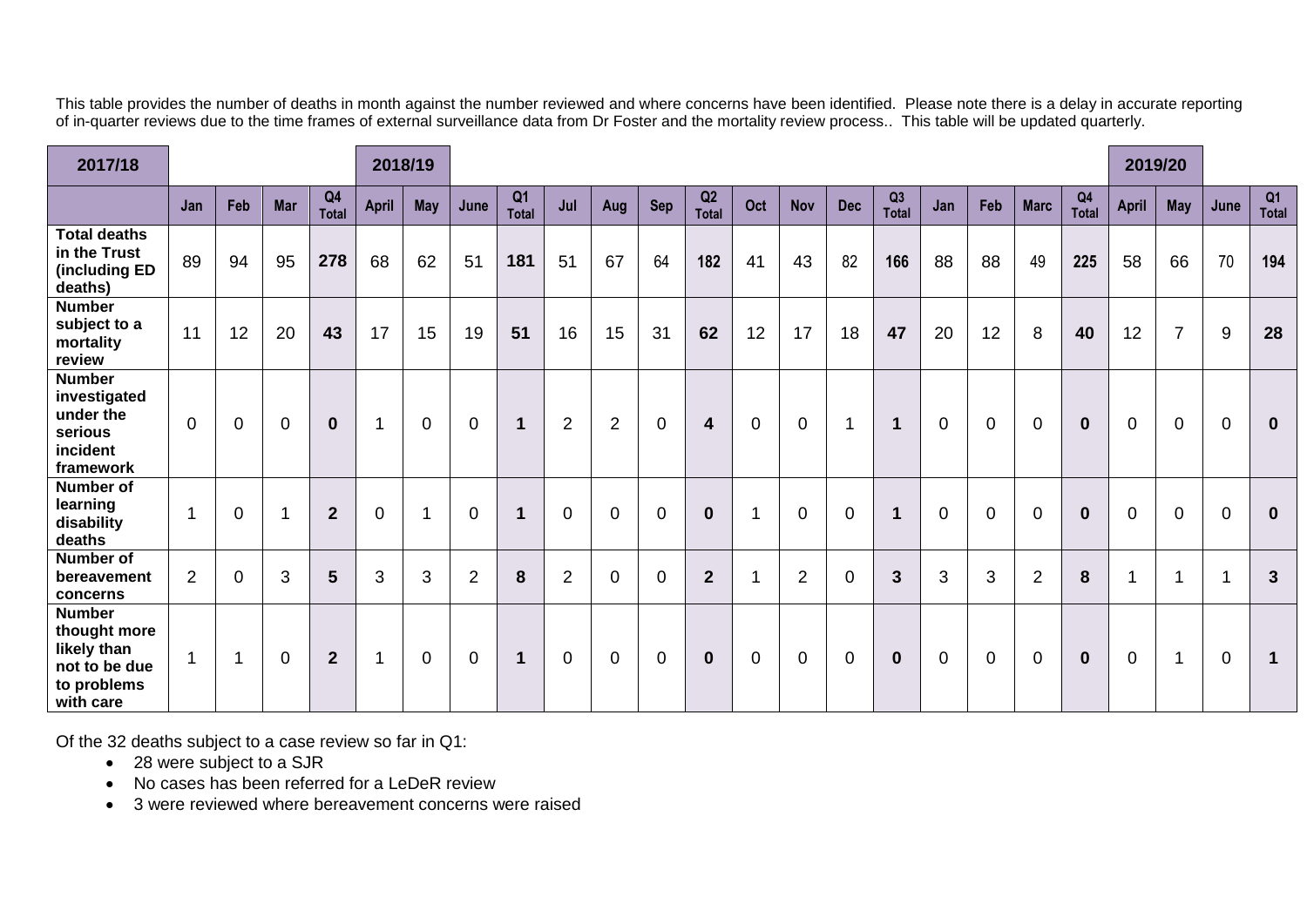

This data is summarised in the following charts:

It should be noted that these figures relate to case reviews performed using the Structured Judgement Tool and does not yet include all mortality reviews undertaken within the Trust.

## **Overall Findings from case reviews completed using the Structured Judgement Tool**



### **Quarter 1 2019/20- Quality of Care**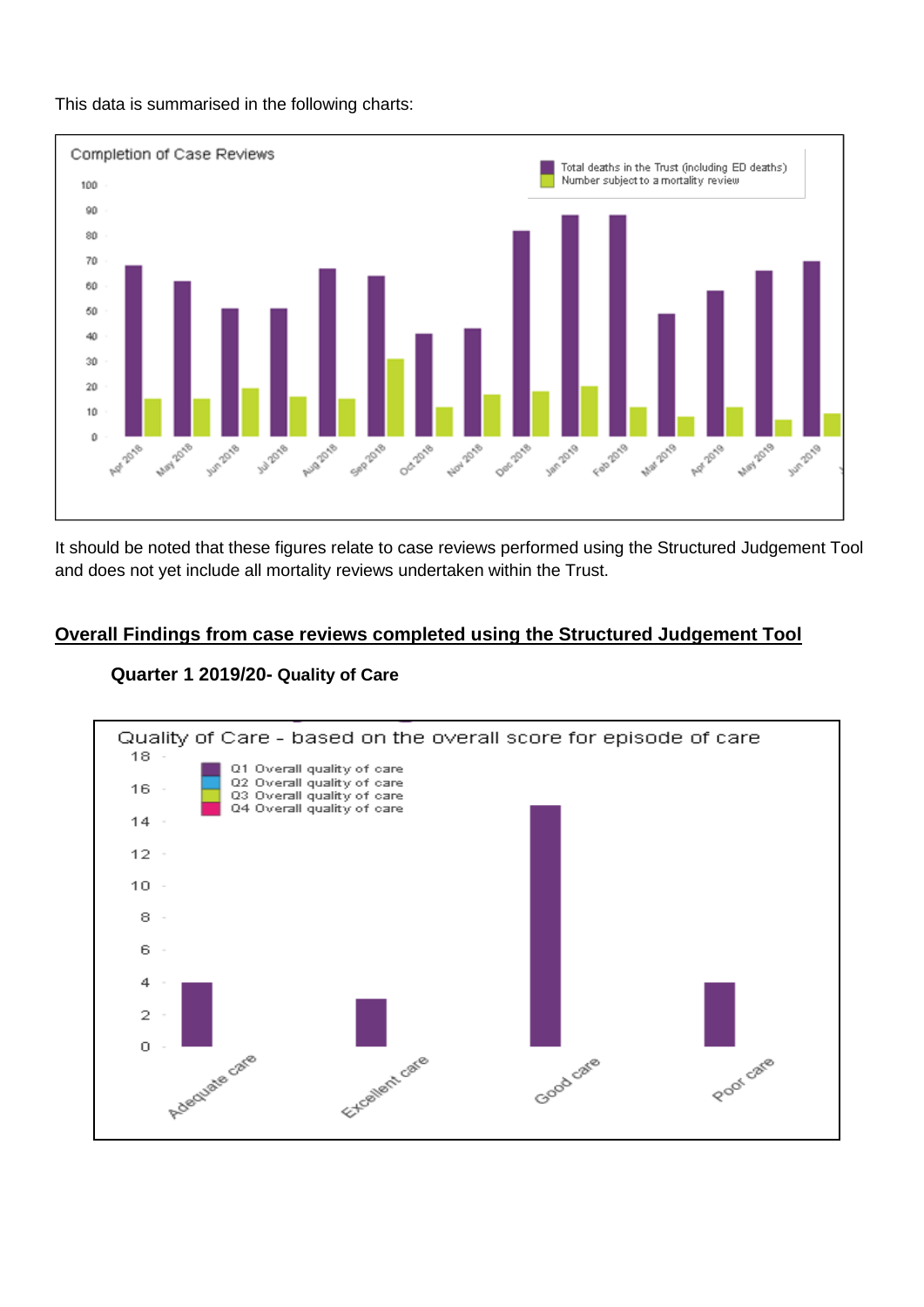# **Q1 Care Concerns Identified**



# **Level of avoidability of death in each case reviewed - Rolling Year to date**



**Structured Judgement Tool Avoidability Score** 

- 1 Definitely avoidable
- 2 Strong possibility of avoidability
- 3 Probably avoidable greater than 50%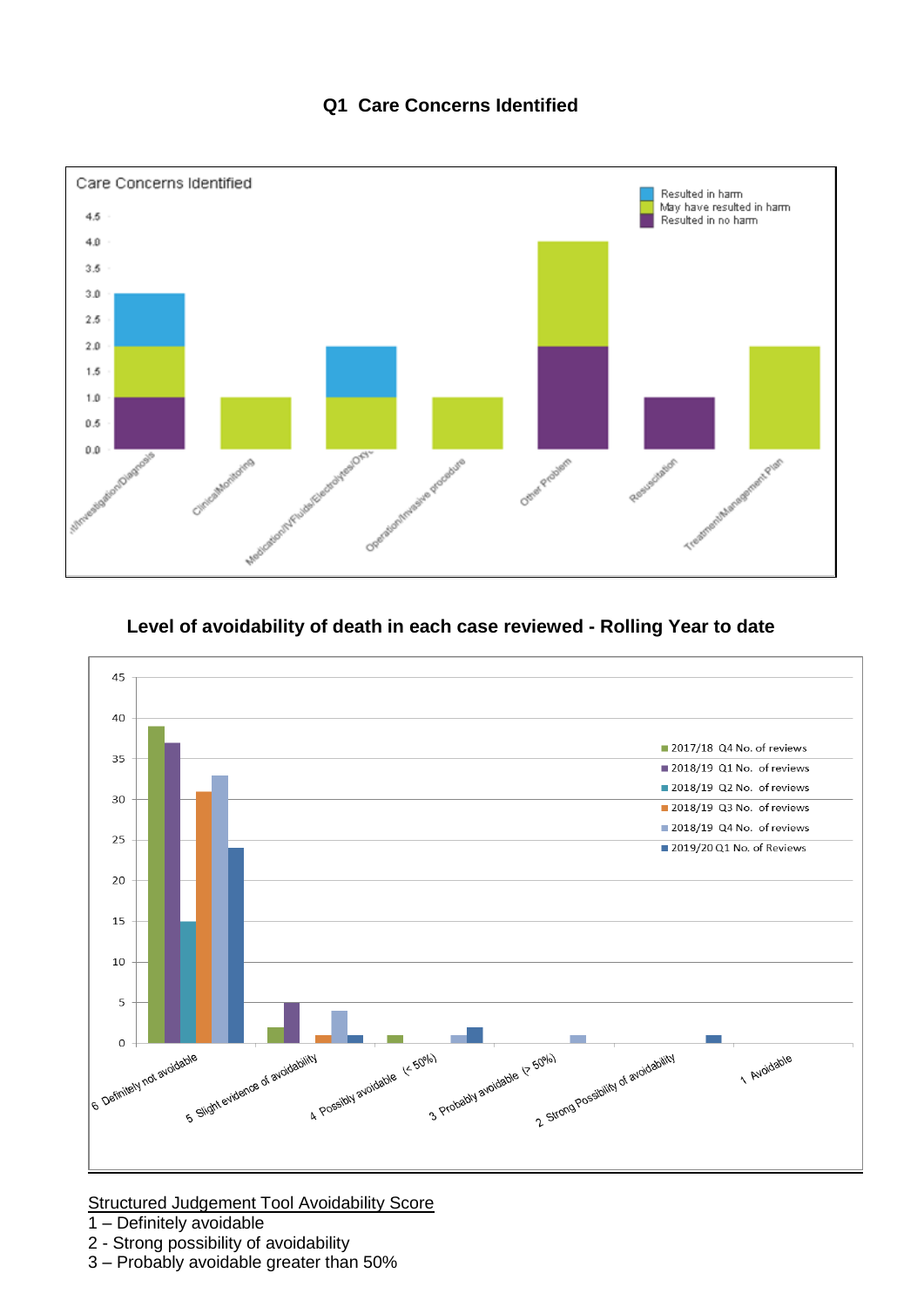- 4 Possibly avoidable less than 50%
- 5 Slight evidence of avoidability
- 6 Definitely not avoidable

### **Themes from mortality reviews and investigations undertaken within the quarter:**

Of the deaths reviewed using the Structured Judgement Tool so far in the quarter:

- No cases were identified where care concerns were considered to have directly contributed to a death.
- One case was considered as having evidence of avoidability using the RCP definitions, scoring a 2 – Strong Possibility of avoidability.

### **Issues positive and negative from reviews undertaken:**

- The majority of cases reviewed using the SJR tool evidence appropriate and timely senior review.
- Several examples of a good standard or record keeping from all types of staff.
- Appropriate referrals to the Palliative Care Team and where the rapid deterioration had made a referral difficult appropriate end of life measures had been commenced.
- The Countywide DNAR process is not yet providing a seamless transition across care settings.

### **Lessons Learned from Mortality Reviews and investigations:**

- The need to ensure all differential diagnoses are considered at all stages of management. Treat new and ongoing symptoms.
- Fit for discharge/transfer criteria must be met, especially when patients are frail or at end stage and are transferring for end of life care. Documentation and assessment must be timely
- Good communication with nursing homes can prevent misunderstandings about the development of tissue damage in the last days of life.
- Staff should ensure that relatives are aware of what to expect when the patient dies, especially if this is the first time they have been in this position.
- Radiology requests for whole spine MRI need to be clear in the reason for including the thoracic spine, particularly when other investigations have been performed.

### **Actions Taken:**

- Rollout of discharge packs to ensure that patients have appropriate information when leaving the hospital.
- Review of discharge procedures and documentation on general medical ward where failed discharge occurred.

### **Learning Disability Deaths**

There were no patients with a Learning Disability who died in the quarter. Where such a death occurs these are reported in line with national requirements and reviewed in the first instance for any immediate actions. The Trust is fully compliant with the LeDer Programme and will report such cases to the Commissioners for appropriate review and investigation. No deaths have been identified as a consequence of concerns about hospital care.

The County's LeDeR Programme has to date received 56 notifications. Of these 38 initial reviews have now been undertaken and 33 cases closed. The Trust participates in the review process, providing information where care has been received at any stage of the deceased's life. If death occurs in hospital a full review is undertaken to commence the external LeDeR process.

Learning and actions from these reviews is shared across all care providers and includes the following which relate to acute Trusts

- Flexible appointment times with slots at quieter times of day have proved beneficial for patients with a learning disability.
- Quiet waiting areas can prevent anxiety, especially if the waiting time is lengthy.